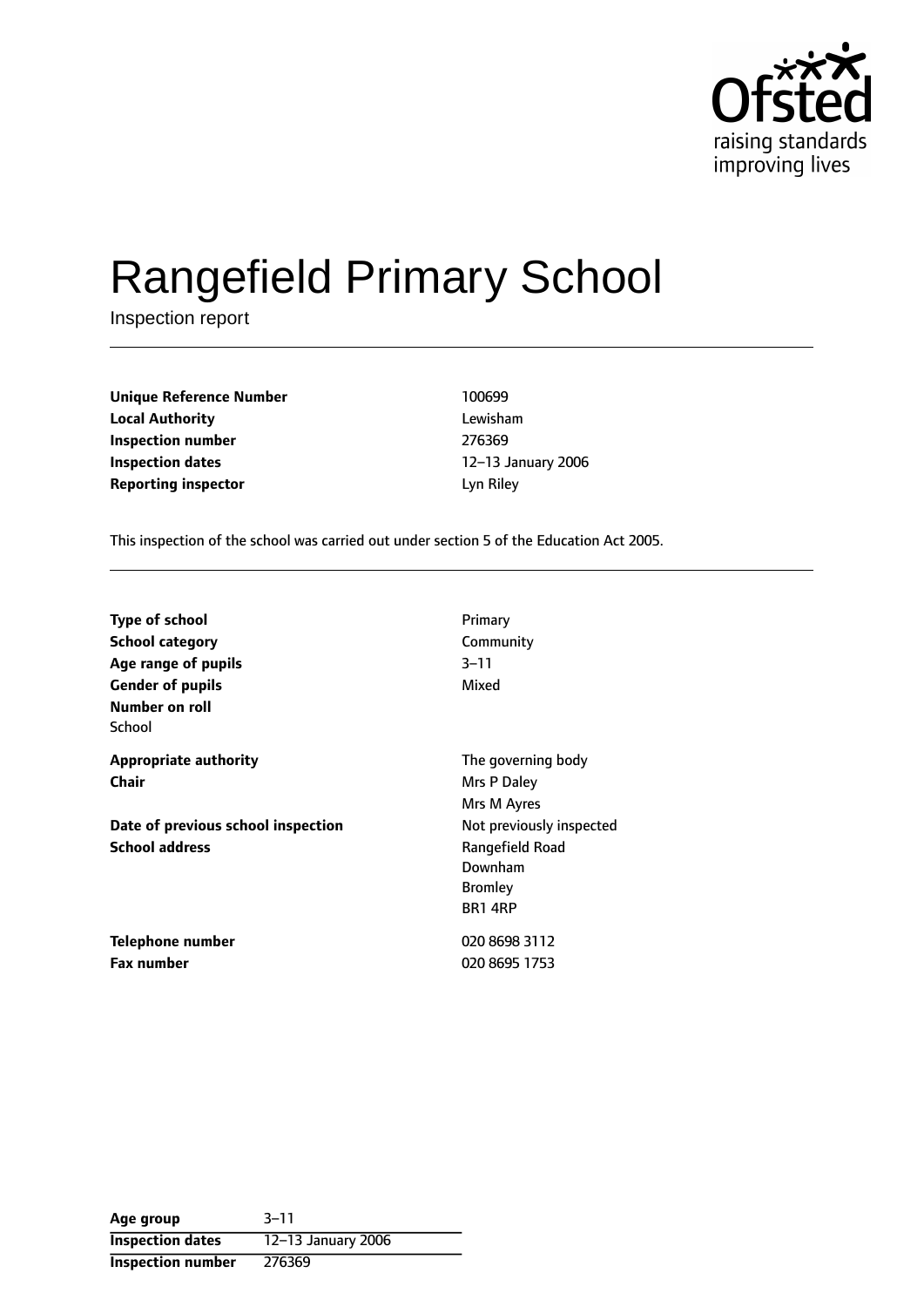.

© Crown copyright 2006

#### Website: www.ofsted.gov.uk

This document may be reproduced in whole or in part for non-commercial educational purposes, provided that the information quoted is reproduced without adaptation and the source and date of publication are stated.

Further copies of this report are obtainable from the school. Under the Education Act 2005, the school must provide a copy of this report free of charge to certain categories of people. A charge not exceeding the full cost of reproduction may be made for any other copies supplied.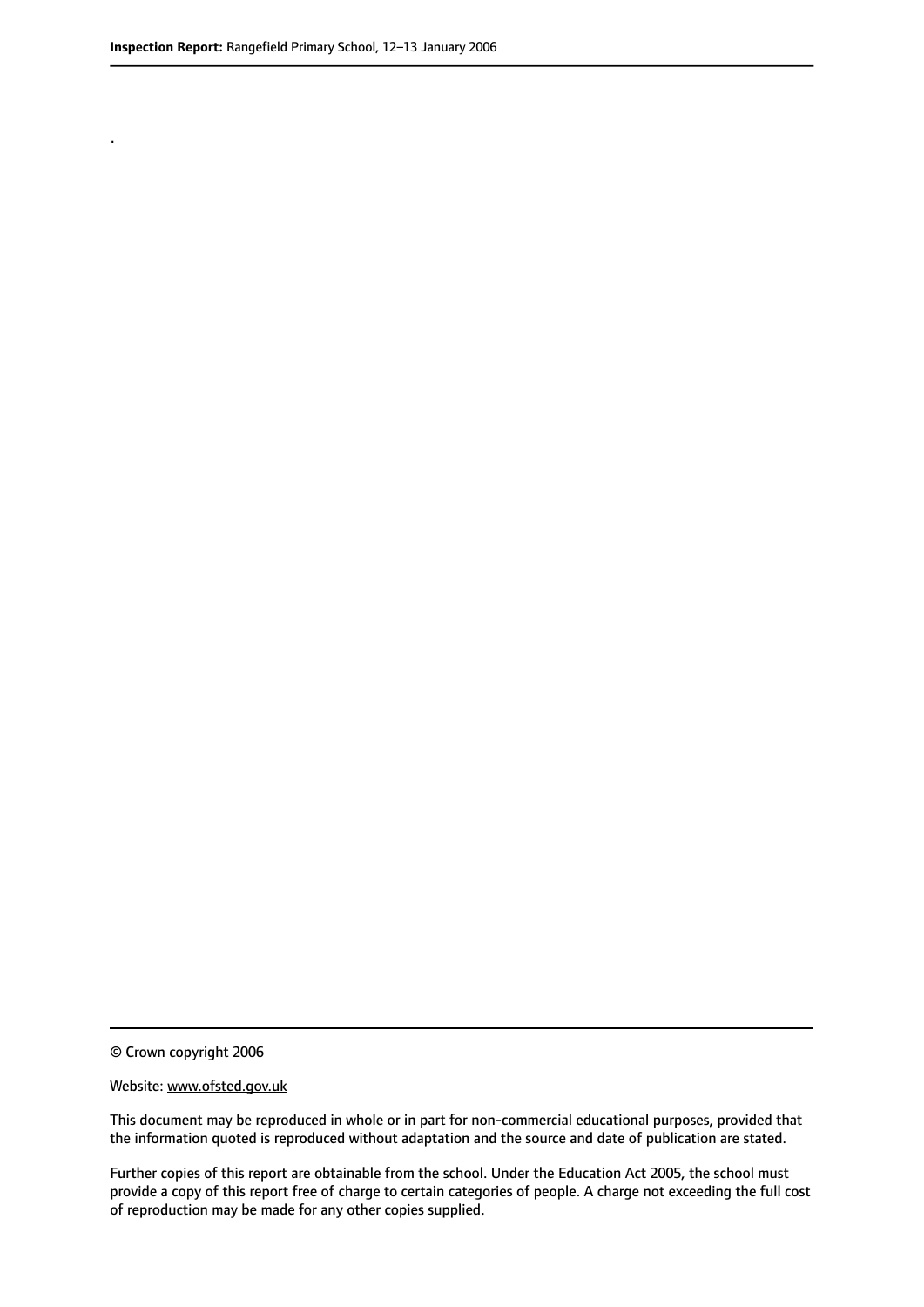## **Introduction**

The inspection was carried out by three Additional Inspectors.

## **Description of the school**

Rangefield is a two-form entry primary school, with a part-time nursery. The number of pupils entitled to free school meal is above the national average. Pupils of white British heritage form the largest group in the school. A significant number of pupils from a wide range of different cultures and backgrounds also attend. The number of pupils with special educational needs is above the national average. Attendance is below the national average. Authorised and unauthorised absences are high.

## **Key for inspection grades**

| Grade 1 | Outstanding  |
|---------|--------------|
| Grade 2 | Good         |
| Grade 3 | Satisfactory |
| Grade 4 | Inadequate   |
|         |              |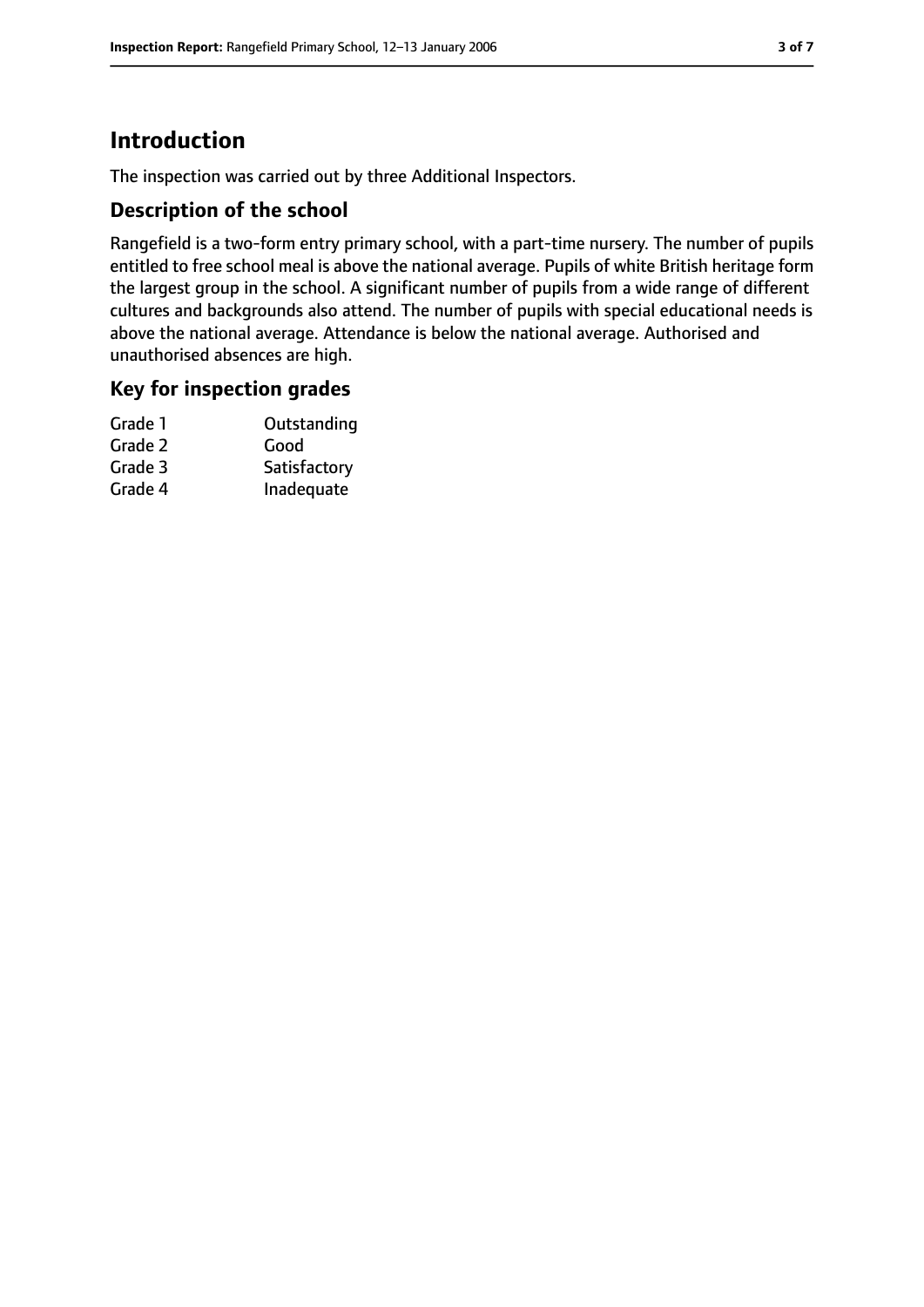## **Overall effectiveness of the school**

**Grade:**

## **What the school should do to improve further**

\* Improve standards in English, mathematics and science through more effective marking and assessment to guide pupils on how to improve.\* Improve some important aspects of leadership, including planning, monitoring and evaluation to ensure that all initiatives have a positive impact on raising standards and improving provision for pupils.\* Ensure that the child protection policy and procedures, including training forstaff, are up-to-date.\* Improve levels of attendance.

## **Achievement and standards**

**Grade:**

## **Personal development and well-being**

**Grade:**

## **Quality of provision**

## **Teaching and learning**

#### **Grade:**

Lessons are regularly monitored and teachers are provided with verbal and written feedback. This has helped to ensure that teaching is at least satisfactory across the school but weaknesses in monitoring and evaluating the impact of teaching on pupils' learning limits further improvement. Lessons are effectively planned and organised and pupils are generally attentive and eager to learn.Behaviour in lessons is generally good but some teachers allow pupils to call out and talk whilst they are addressing the class. In a music lesson some pupils became very excitable and disruptive when asked to clap along to disco beats. The teacher chose to largely ignore their behaviour and eventually, pupils were able to follow the beat, but the pace of the lesson was interrupted by the poor behaviour and resulted in pupils making barely satisfactory progress.Some teachers mark pupils' work, in accordance with the school policy, by providing helpful advice to pupils on how to improve, but most work is marked with ticks and occasional praise comments. Weaknesses in marking restrict pupils' progress as mistakes go unchecked for unacceptably long periods of time. The school's marking and feedback policy is out of date and marking in pupils' books is not monitored thoroughly against this.

## **Curriculum and other activities**

#### **Grade:**

Although the curriculum is satisfactory it provides insufficient opportunities to improve pupils' skills in literacy and numeracy. As a result, pupils make uneven progress in some important aspects of their work and standards are not high enough in English, mathematics and science. Provision for information and communication technology has improved significantly since the last inspection and is satisfactory. There is a limited range of extra-curricular activities for pupils. There is lunch-time tuition for guitar and brass instruments and an after-school line-dancing club but no regular additional provision for sporting activities. The school arranges two school journeys each year and makes use of a range of visiting speakers.The Foundation Stage curriculum provides an interesting range of activities across all areas of learning. Children are helped to settle quickly and make sound progress. Provision for pupils with special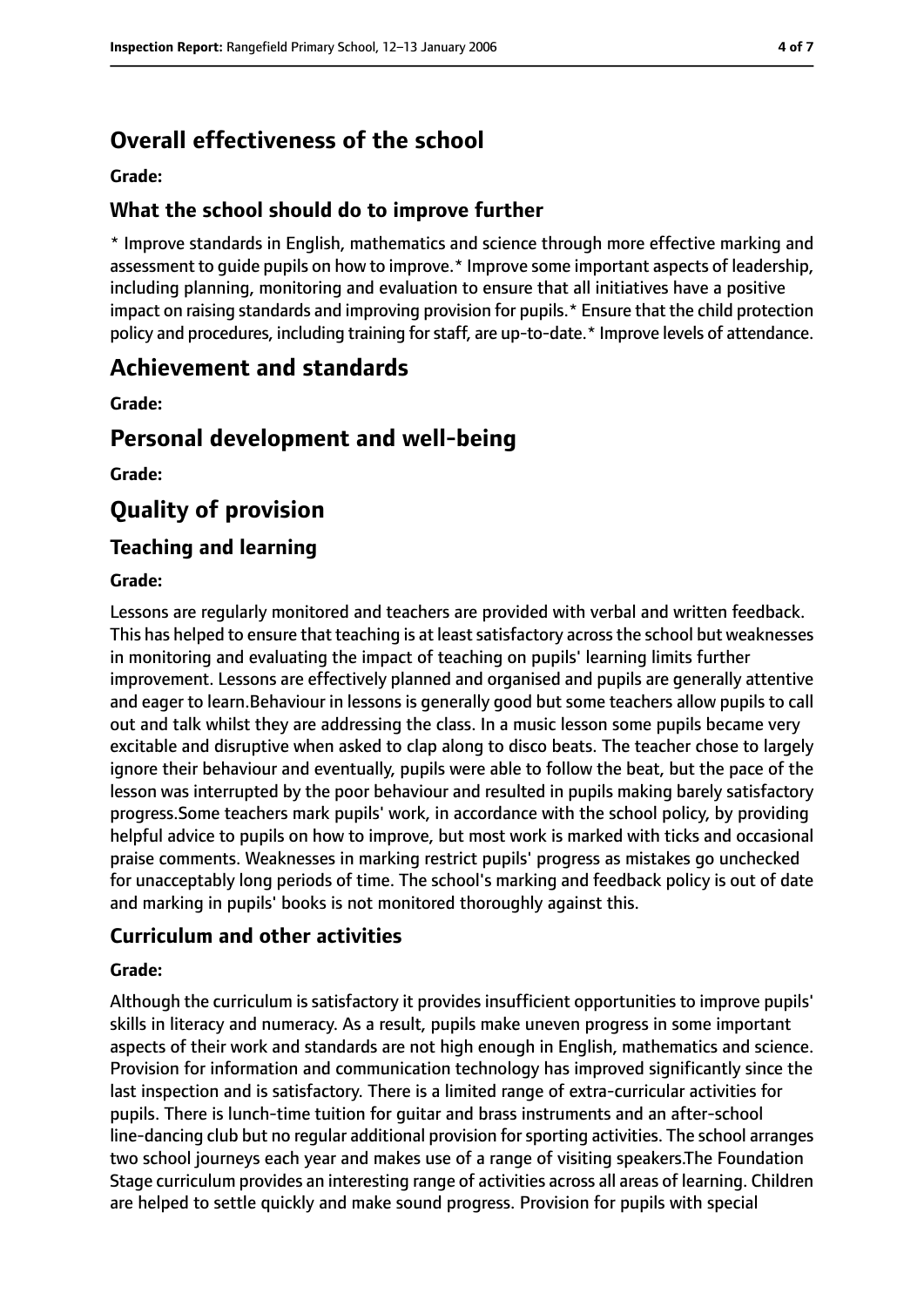educational needs and for pupils learning English as an additional language is sound. Targets in individual education plans are clear and regular reviews are held with teachers and parents.

#### **Care, guidance and support**

#### **Grade:**

Care, guidance and support of pupils are satisfactory. Positive home-school relationships, and the attention paid to pupils' welfare, contribute well to the school's caring ethos. However, the child protection policy is out-of-date and not all members of staff have received full training in child protection procedures, although they are made aware of where to refer concerns. There is an effective school council through which pupils' views are sought and acted upon. The arrangements for the guidance of pupils are satisfactory. Pupils' progress is effectively tracked and targets for improvement are set. Pupils have a satisfactory understanding of their targets and what they need to do to improve their work, but marking is inconsistent.

## **Leadership and management**

**Grade:**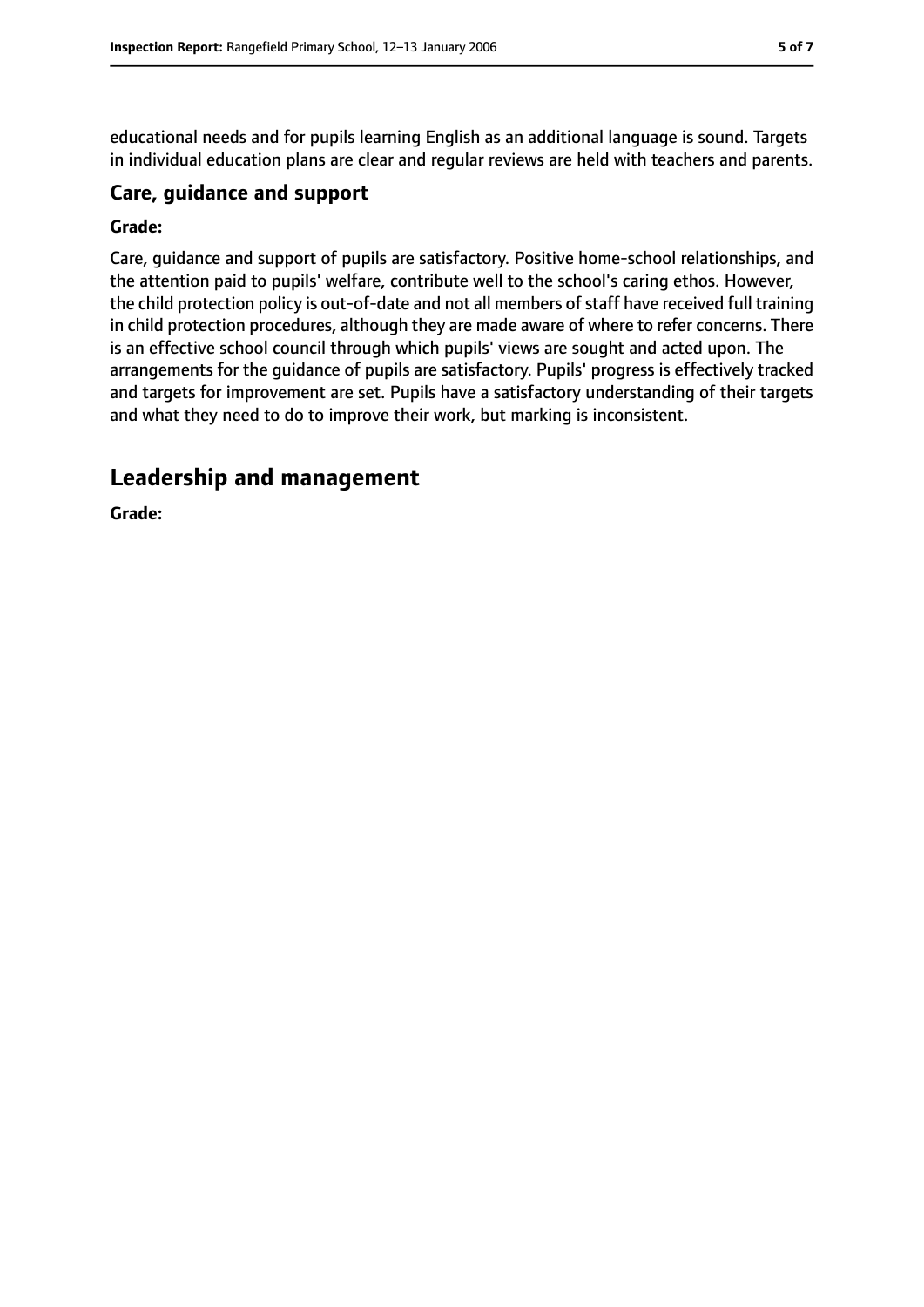**Any complaints about the inspection or the report should be made following the procedures set out in the guidance 'Complaints about school inspection', which is available from Ofsted's website: www.ofsted.gov.uk.**